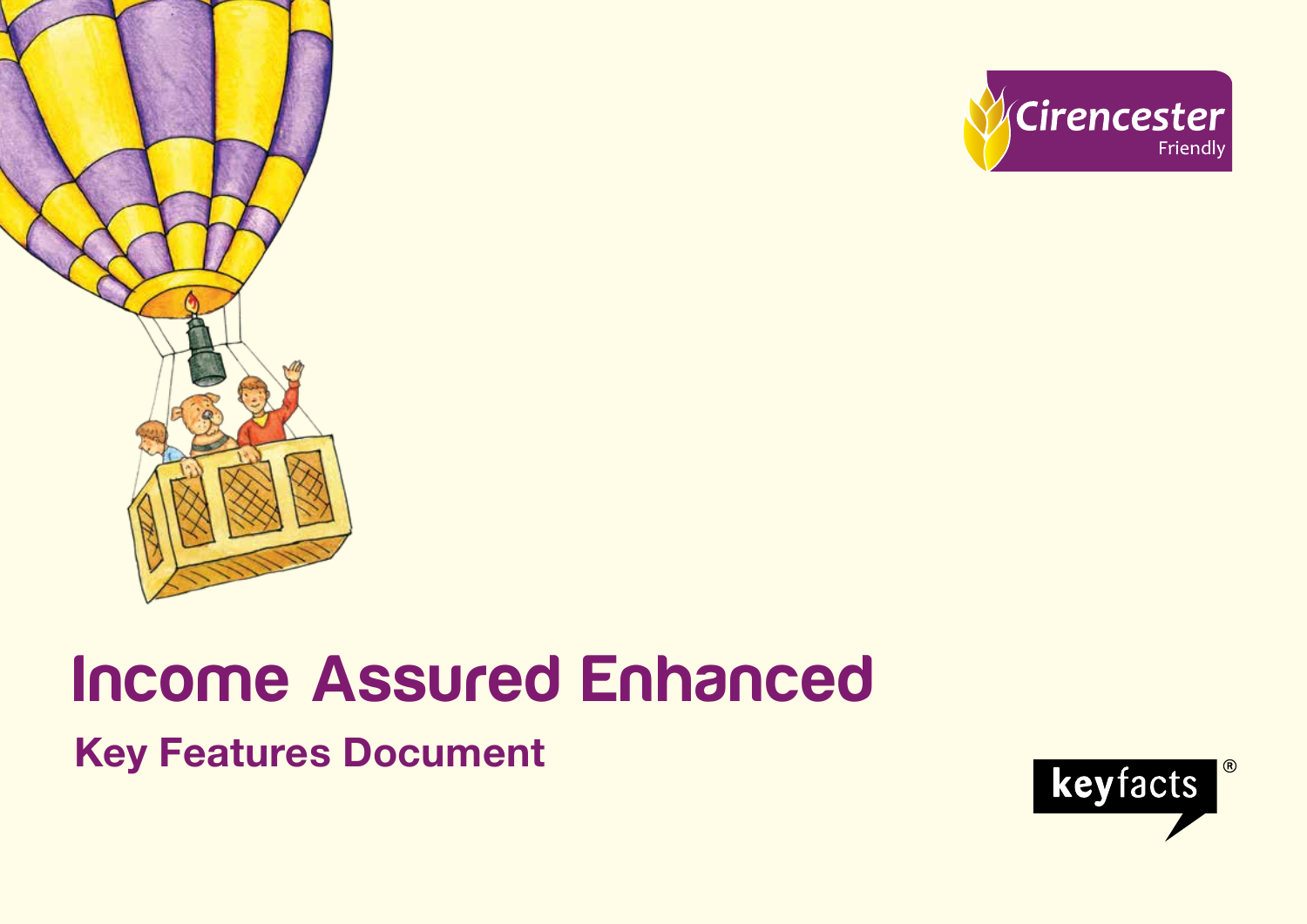#### **Important Information**

- This document summarises the key features of our income protection product, Income Assured Enhanced. It is intended to help you make a decision about purchasing Income Assured Enhanced.
- It should be read with your personal illustration. If you decide to buy Income Assured Enhanced we recommend you keep it with your other contract documents for future reference. If you do not have a personal illustration, please refer to page 15 "What is a personal illustration?"
- This Key Features document does not contain the full terms and conditions of the contract. These are contained in the Rules of the Society and Schedule 5. They will be provided once your contract starts but are available earlier on request without charge. Refer to our contact details on the opposite page.
- As part of our due diligence processes for new applications and ongoing 'know your customer' procedures, we carry out identity checks on applicants and Members.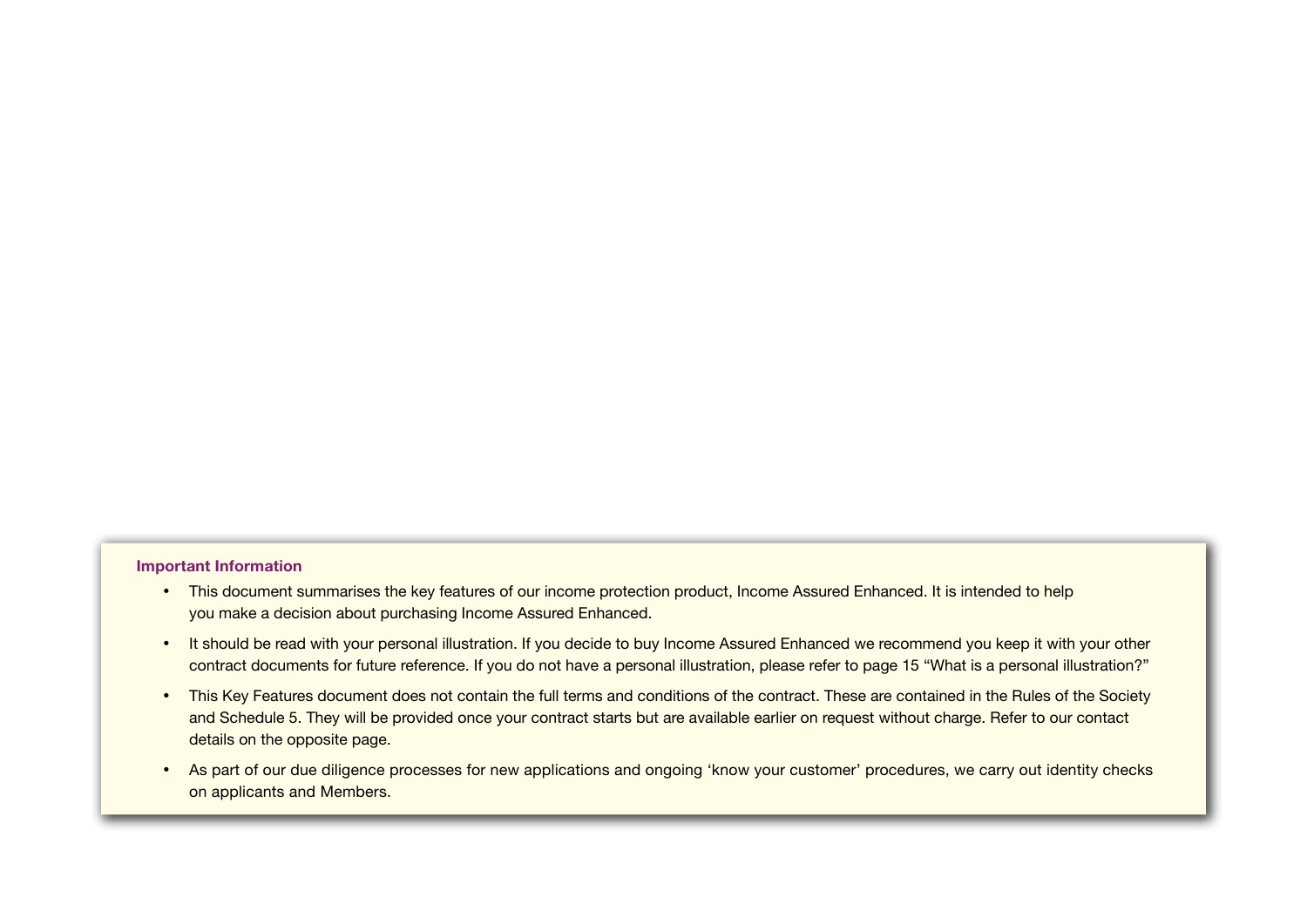## **Contents**

| Its Aims, Risks and Your Commitment                                     |    |
|-------------------------------------------------------------------------|----|
| Before you buy - Understand the Key Features of Income Assured Enhanced |    |
| How flexible is Income Assured Enhanced?                                |    |
| Questions and Answers                                                   | 15 |
| <b>Premium Tables</b>                                                   |    |

## Contact details

If you would like advice regarding Income Assured Enhanced, you should contact your Financial Adviser. If you do not have an Financial Adviser, go to www.unbiased.co.uk to find one near you.

Alternatively, for any other queries you can contact us in the following ways:

Cirencester Friendly Society Limited Mutuality House The Mallards South Cerney **Cirencester** Glos. GL7 5TQ Telephone: 01285 652492 or 01285 653073 Fax: 01285 641246 Email: customercare@cirencester-friendly.co.uk Website: www.cirencester-friendly.co.uk

*Calls are monitored and recorded.*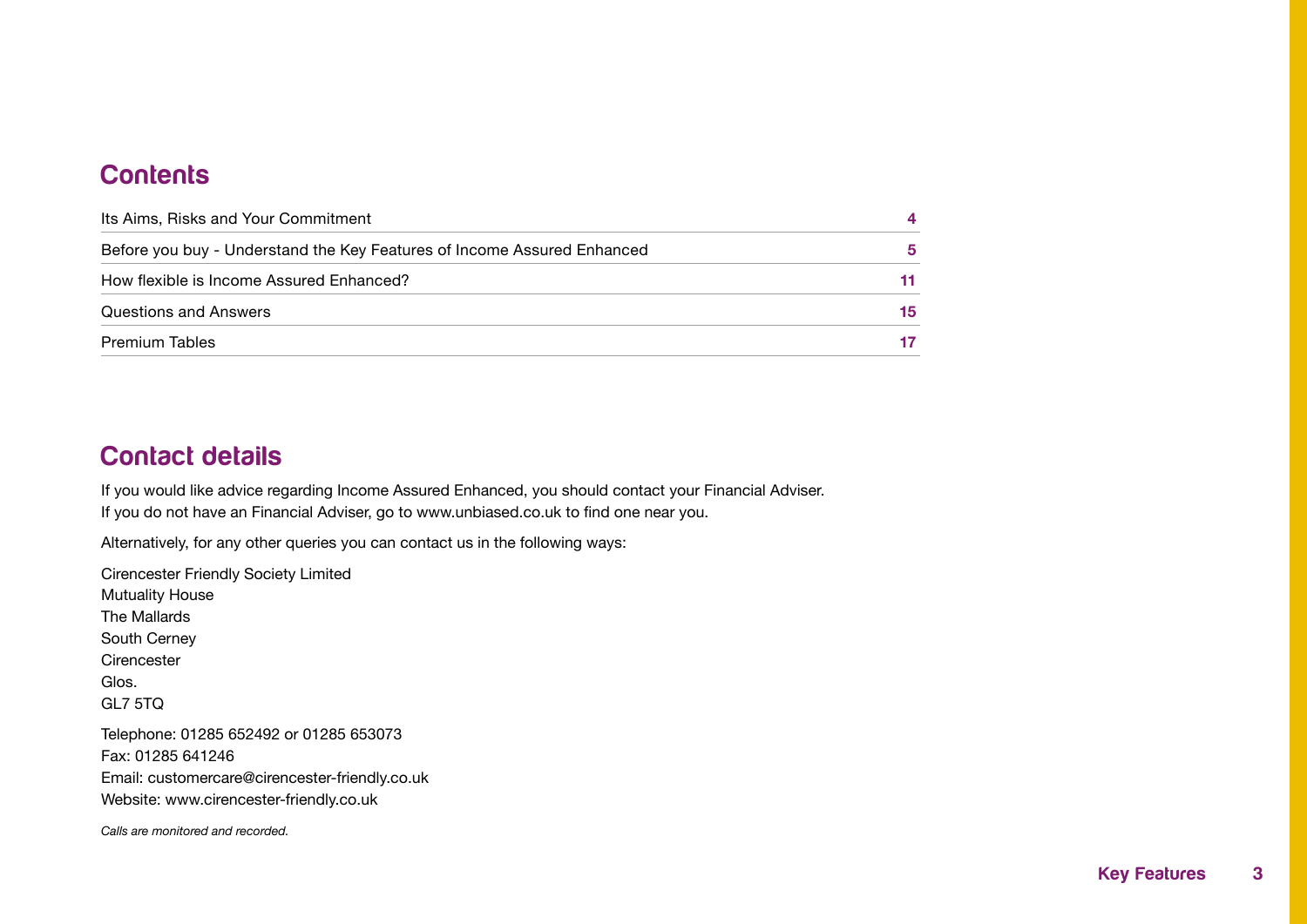## 1. What is Income Assured Enhanced?

#### **Its Aims**

- If you are employed, to give you a regular benefit of up to 60% of your gross salary from work (the amount you pay tax on) to help you maintain important items of expenditure if illness or injury stops you working and earning a living.
- If you are self-employed, to give you a regular benefit of up to 60% of your pre-tax profits from the business (the amount you agree with HM Revenue and Customs and pay tax on) to help you maintain important items of expenditure if illness or injury stops you working and earning a living.
- It is not intended to put you in a position where you are financially better off than when you were working, which is why we only protect a part of your earnings.
- If you are a full-time homemaker, to give you a regular benefit of up to £2,730 a year to help you meet any cost of running your home when illness or injury stops you from doing this.
- • To provide a flexible contract that you can tailor to meet your needs now and in the future.
- To provide peace of mind from money worries when illness or injury stops you working.
- To provide a lump sum payable at the end of your contract, if you have selected the option to accumulate a capital sum.

#### **Risks**

- You will not be covered for income protection if you stop paying your premiums for that benefit.
- Your personal circumstances could change before you reach the end of your contract and you might need to reduce or suspend premium payments, even cancel your contract. If this happens your entitlement to benefit could change. If you have selected the investment option early closure will result in a penalty being applied to any accumulated cash sum due to you.
- There are two incapacity definitions applied; Own Occupation and Houseperson. You must ensure you pick the right one to suit your needs as entitlement to benefit differs for each.
- If you select the option to accumulate a capital sum you will be entitled to participate in the profits of the Society. Profits are not guaranteed and will depend upon overall claims experience and performance of the Society. Withdrawals are not permitted from accumulated profits during the term of your contract.
- The current tax legislation applied to your contract could be changed in the future which might affect the contract's benefits.
- The payment of benefit under this contract may affect your eligibility to claim for some means tested benefits provided by the State. Your entitlement to benefits provided by the State will not currently be affected, but State Benefit rules could change in the future.
- Certain causes of claim are not covered. Please refer to page 13 "When will my contract not pay out?"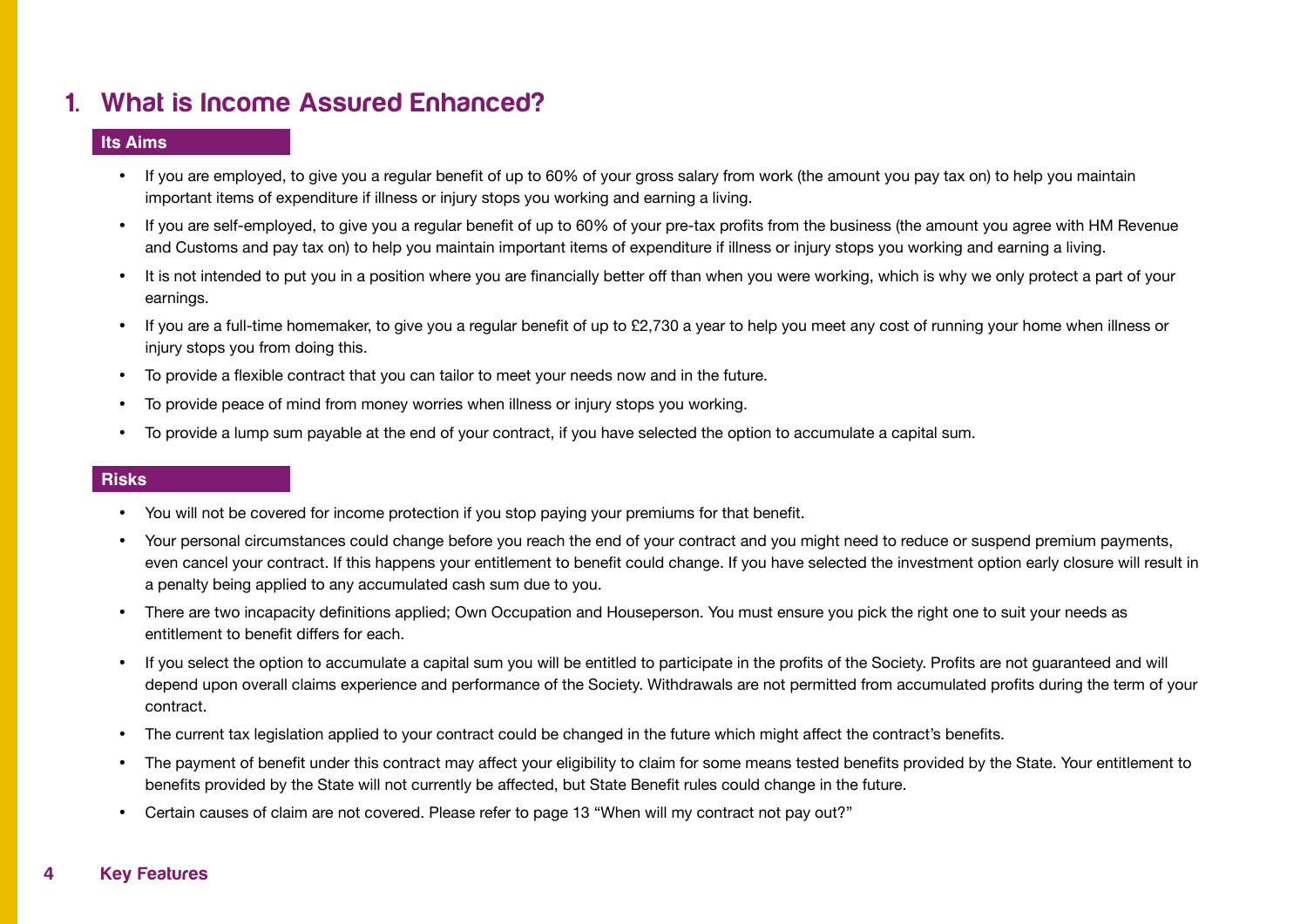#### **Your Commitment**

- • To always give us accurate and complete information about your personal circumstances and health so that we can deliver on the aims of the contract. If you are in any doubt as to whether a fact will make a difference to your contract you should tell us about it.
- • To pay your premiums to the Society in full and on time to ensure you remain entitled to the benefits under your contract (unless we have agreed with you in writing that you need not pay your premiums).
- • To review your contract regularly and tell us promptly about any changes in your personal circumstances to ensure your contract continues to meet your needs and expectations. If you do not do this the benefit you receive at claim may be less than you expect and we will not refund any premiums.
- To tell us promptly when you wish to claim so that we can gather the necessary information in a timely way and deal with your claim without delay. If you do not do this you could lose entitlement to benefit.
- To provide us with the medical and financial information we require so we can determine your entitlement and calculate the benefit due to you.
- When you join the Society you will be asked to agree and be bound by the rules of the Society, present and future. The rules regulate the relationship between you and the Society and the contract you hold with us. The rules are regulated by the Financial Conduct Authority. The rules can be changed but may only be changed by a majority vote by Members at a General Meeting.

## 2. Before you buy**…** Understand the Key Features of Income Assured Enhanced

**Buying income protection insurance is an important decision. To help you decide if Income Assured Enhanced is right for you, the following section sets out the things you need to consider. These should be read with your personal illustration. Please refer to page 15 "What is a personal illustration?"**

#### **What is income protection insurance?**

Income protection pays you a regular amount tax-free to help replace a proportion of lost earnings when you are unable to work due to illness or injury. Please refer to page 16 "Do I pay tax on my benefit?"

#### **Do I need income protection?**

The regular benefit payable from an income protection contract is intended to replace a part of the money you lose when you cannot earn your living because of illness or injury. It is not intended to put you in a position where you are better off not working or to completely replace all the earnings you lose. To help you decide if you need income protection ask yourself the following questions:

- Will I continue to get paid from my employment when I am off work through illness or injury?
- How much will I get paid and for how long?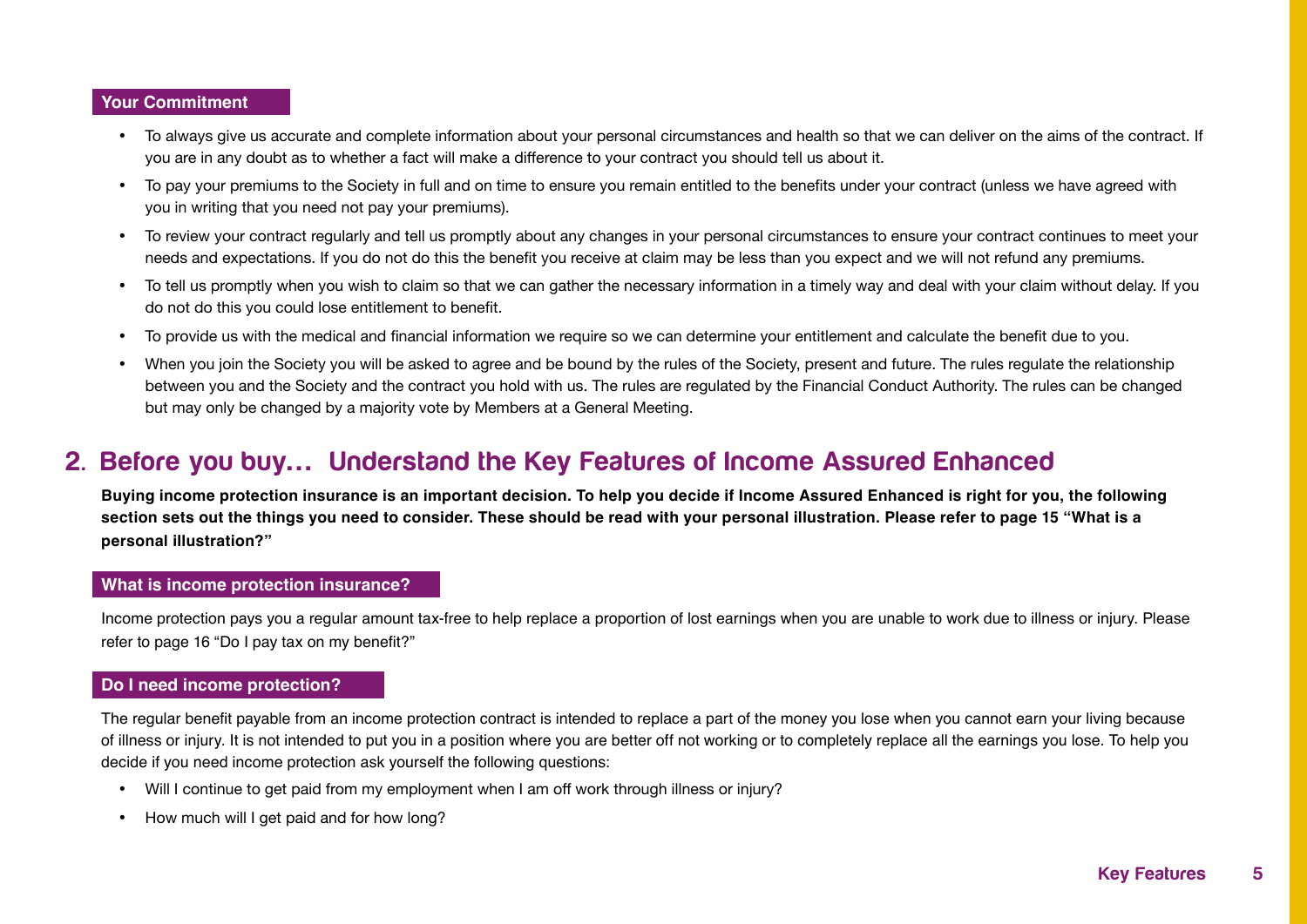- Do I have any other insurance contracts that will pay me money because I am off work?
- Could I survive on benefits from the State?
- Do I have enough savings put away to support me and my family?
- Can I be certain illness or injury will never happen to me?
- If your findings cause concern then talk to your Financial Adviser.

If you do not have an Financial Adviser, visit www.unbiased.co.uk to find one near you.

#### **What sort of income protection do I need?**

Income Assured Enhanced is designed to be flexible and affordable. You can tailor the contract to suit your needs by choosing from a wide range of options. For your choices after you have taken out your contract, please refer to pages 11-15 "How flexible is Income Assured Enhanced?"

#### **Can I apply for this contract?**

You must be a UK resident, pay UK tax on earnings from work with no immediate intention to move or live abroad, in good health, aged 16 or over but have not yet reached your 60th birthday and have been registered with a UK Doctor for three years.

#### **Does it matter what I do for a living?**

The Society is able to offer terms for most occupations. For full details please contact our Customer Care Team on 0800 587 5098. Unlike many other income protection contracts Income Assured Enhanced does not increase the premiums you pay because of the job you are performing.

However, depending upon the job you are doing and the skills you possess, you will need to consider which of the following incapacity definitions is best suited to you because it will impact on the regular benefit you receive.

To keep things simple the premiums are the same for both definitions, but eligibility and the amount of benefit you would receive if you continued to be unable to work as a result of illness or injury are different, so it is important that you look at the explanation of each in order to make the right choice for you.

#### **Own occupation:**

To qualify for benefit under this option you must, as a result of illness or injury, be totally unable to perform your own occupation and must not be doing any other type of work whatsoever.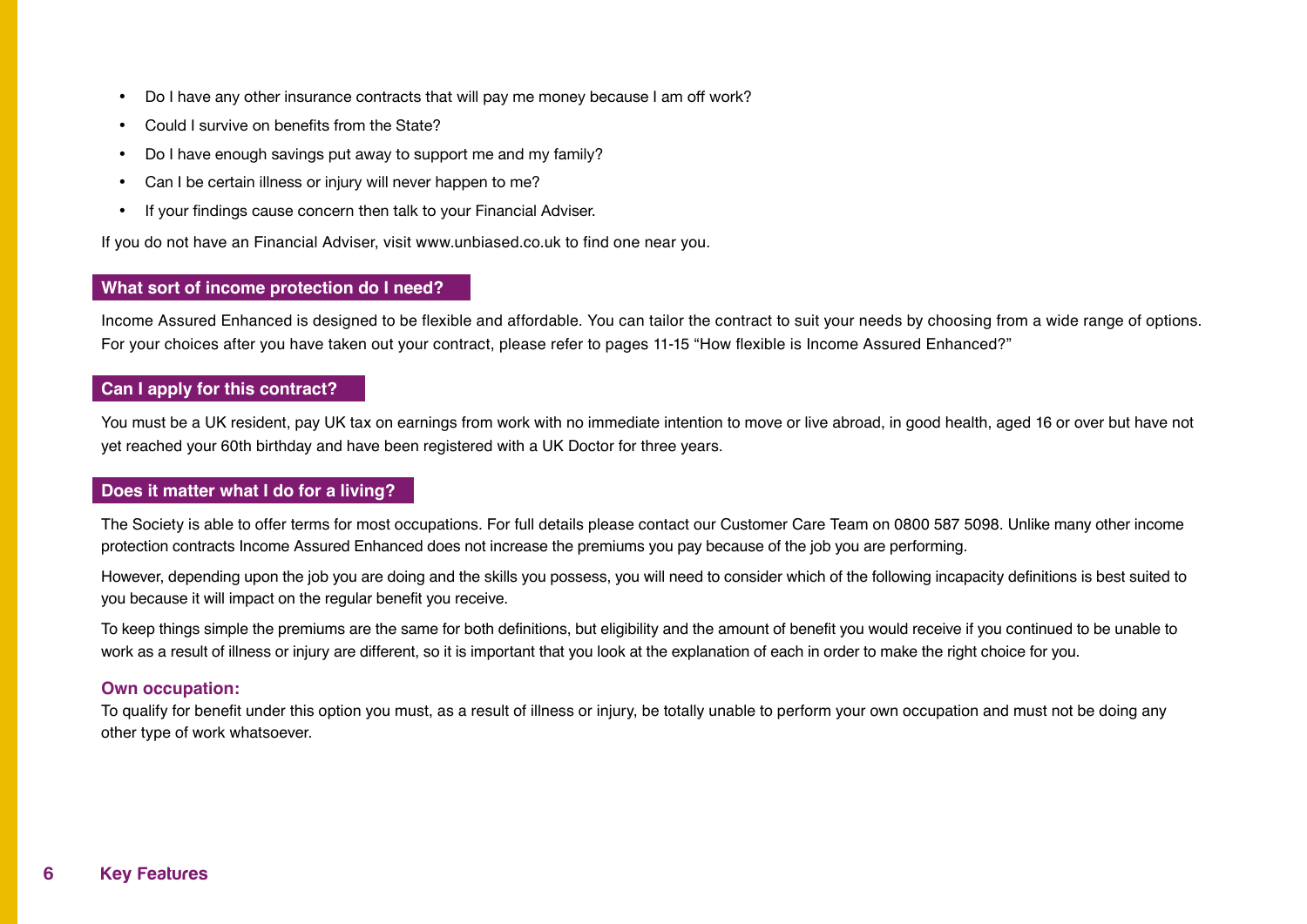#### **Houseperson:**

If you select this option, you must not be in paid employment but perform a vital role in maintaining the home and looking after the family to enable a partner to go out to work. In the event of illness or injury, you must be confined to home or hospital and totally unable to perform the functions of a bona fide Houseperson. Regular benefit is limited to a maximum of £2,730 per annum.

#### **Does it matter where I live and work?**

To apply for Income Assured Enhanced you need to be a UK resident. You will not be eligible to claim if you live or work outside the EU.

#### **How much cover can I have?**

You choose the amount of benefit that can be paid based on units of cover. Each unit of cover equates to weekly benefit of £10.50.

The minimum amount of cover you can have is five units per week (equal to benefit of £2,730 per year). For this, you must earn at least £4,550 per year or be a bona fide Houseperson (refer to page 7 "Houseperson"). The maximum initial cover you can have is 75 units (equal to benefit of £40,950 per year). For this, you must earn at least £68,250 per year.

Because benefit is paid to you free from tax (under current legislation) you should ensure the amount you take out does not exceed 60% of your gross salary and P11D benefits (if employed), or 60% of your pre-tax profits from your business (if self-employed).

If you are employed as a director within a private limited company with no more than three other shareholder directors we can also include dividends received from your company's normal regular business in the last 12 months.

Refer to the Premium Tables on pages 17-19 for the cost of units of cover.

#### **How much regular benefit will I get?**

To be an effective safeguard against the unexpected, you need to ensure the amount of cover you choose will be sufficient to meet your essential outgoings in the event of being unable to work through illness or injury. However, you must ensure that the cover you take out does not exceed 60% of your gross salary and P11D benefits (if employed), or 60% of your pre-tax profits from your business\* (if self-employed).

In calculating this amount you must also take into account the following sources of income and how long they will be received by you as they will be taken into consideration by us when calculating your benefit entitlement:

- • Continuing payments and taxable benefits from your employment
- Similar benefits you might be eligible to claim for under contracts with other insurance providers
- Any early retirement pensions payable through ill health

The Society may, at its discretion, ignore the following benefits:

• Department of Work and Pensions benefits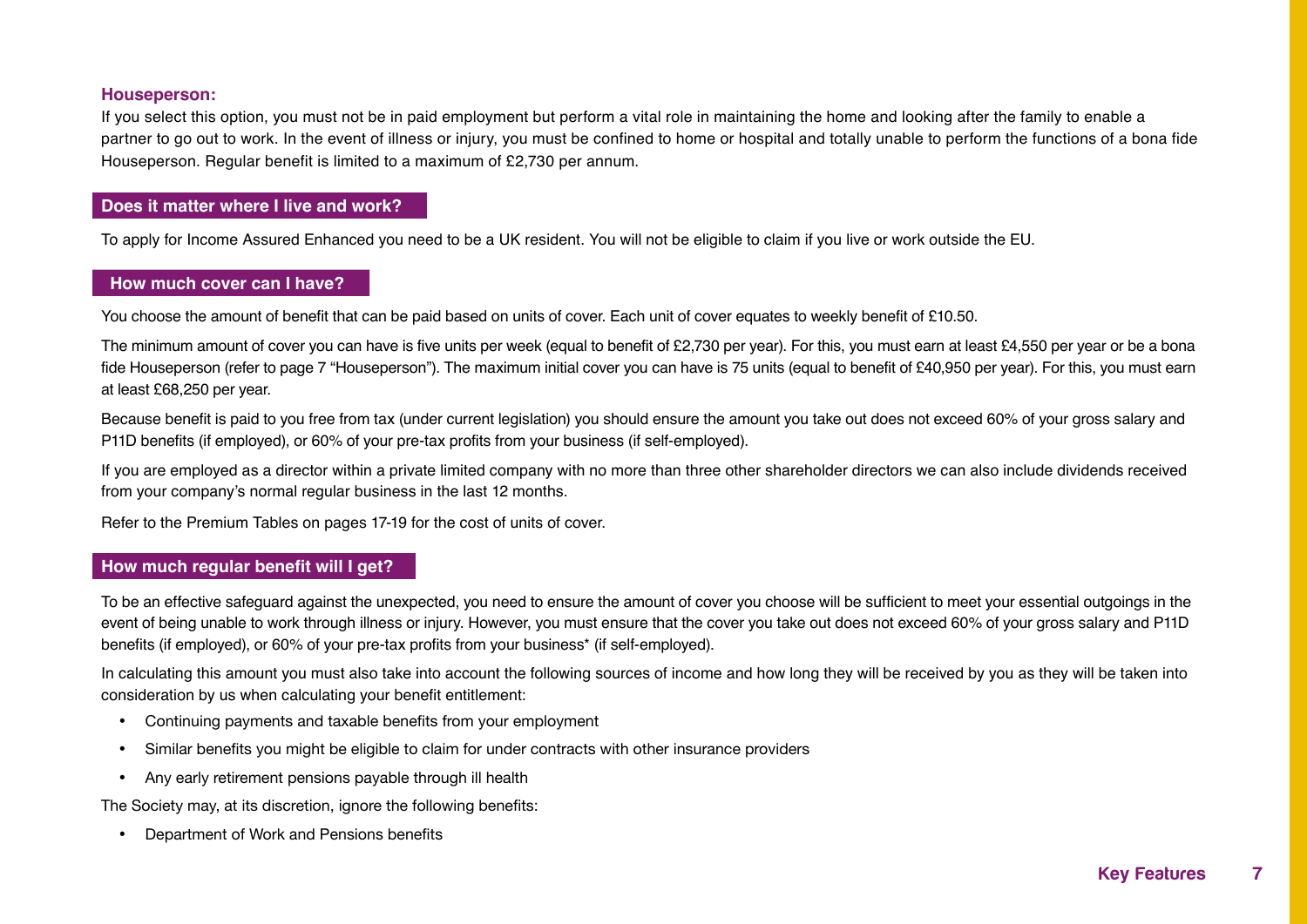• Refund of premium payments derived from other insurance contracts

We will not reduce your benefit for any investment income you receive unless it is in the course of your occupation.

Refer to the Premium Tables on pages 17-19 for the range of cover available and the number of units required for this.

\*These are profits from your self-employment as stated on your assessment from HM Revenue and Customs or, if no assessment has been received, the taxable profits as stated on your tax return.

#### **When would the regular benefit start to be paid?**

Once you have paid all premiums due, you would be eligible to make a claim. Subject to satisfactory assessment of your claim (please refer to page 12 "How will you assess my claim?") regular benefit will start once your chosen deferred period has expired.

To help you decide on the most appropriate start date for your benefit payments you need to consider the other sources of income you might receive from your employer, the State, early retirement pensions or other personal health insurance contracts.

Once you have taken these into account, you may choose for your benefit to start from Day One, or after 1, 4, 8, 13, 26 or 52 weeks.

#### **Can I start accident cover earlier?**

If you have selected cover to begin after 1, 4, 8, 13, 26 or 52 weeks and do not have any other forms of income to cover you during this period you might like to consider our accident protection option. For an additional premium you can protect yourself against lost earnings as a result of an injury from Day One, even though your benefit payments for illness would start from your chosen deferred period.

Refer to the premium table on page 17-18 for the cost of cover according to the deferred period.

#### **How long will I get regular benefit for?**

The regular benefit you will receive in the event of incapacity will be paid until the first of the following events:

- You are no longer incapacitated or meet the definition of incapacity, please refer to page 6 "Does it matter what I do for a living?"
- You no longer suffer any loss of earnings
- You reach your selected retirement age
- Any agreed discretionary benefit period ends
- You cancel the contract
- You die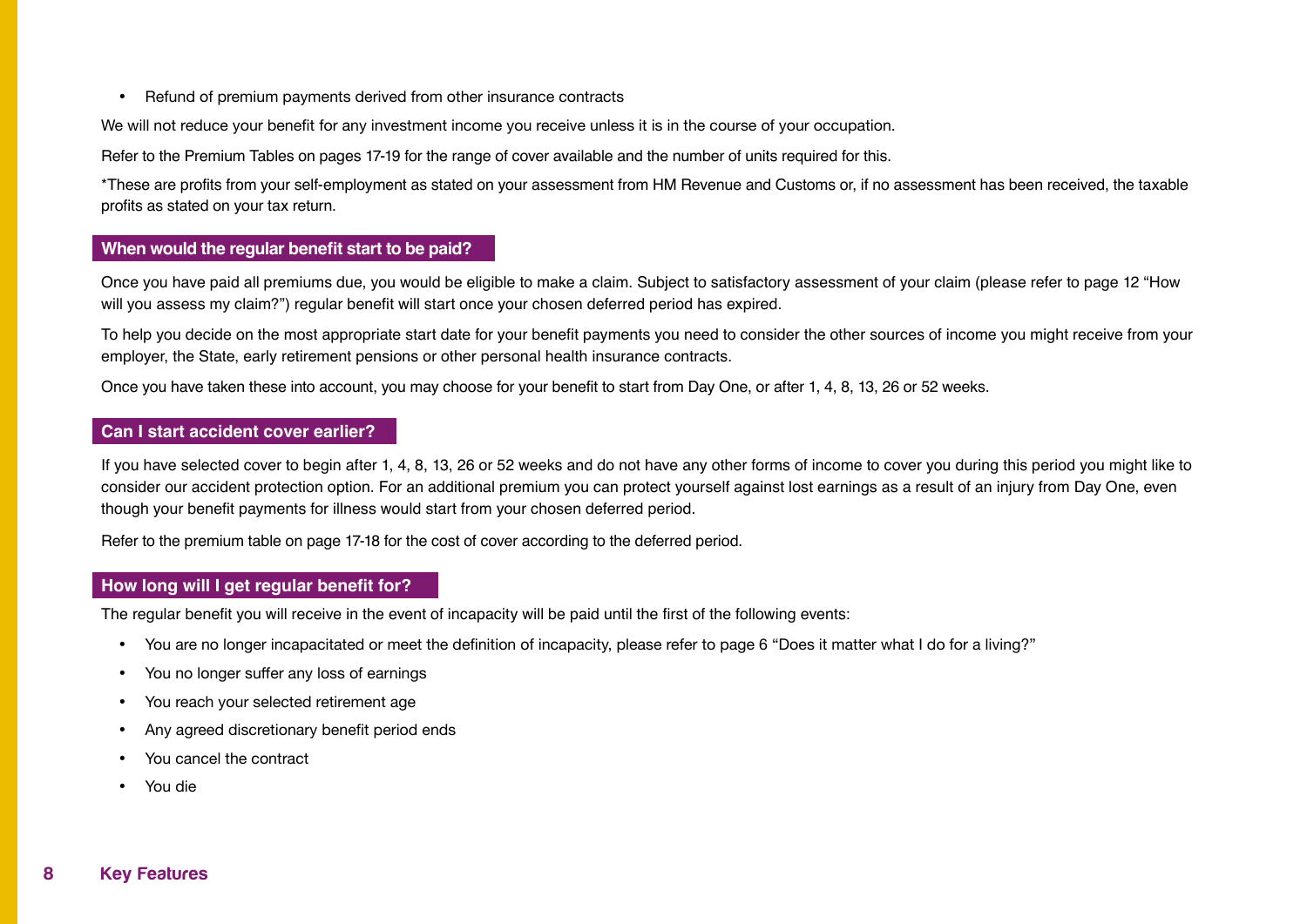#### **Will inflation reduce the value of my regular benefit in several years?**

The effects of inflation\* can mean that over time your money will not go as far as it used to. To ensure the benefit you receive does not lose some of its purchasing power you can select the index-linking option at the outset or later if you wish. If you choose this option your units of cover and the premiums you pay will be automatically reviewed on 1st January each year and if necessary will be increased even if you are claiming benefit at the time. Benefit on units added will commence after the relevant deferred period. If you add this option later your request will be subject to Underwriting. Please refer to page 10 "How will you assess my application?"

\* Please note, inflation is measured in line with Consumer Price Index (CPI)

#### **What is the option to accumulate a capital sum?**

For a fixed additional premium we offer an option which allows you to participate in our bonuses and to build up a lump sum which, under current legislation, is payable to you tax-free when you reach the natural end of your contract.

Bonuses, which start to be earned from the second anniversary of your contract, are not guaranteed and depend upon the Society's investment performance, administrative costs and level of claims paid to Members. Once awarded, bonuses cannot be taken away under normal circumstances.

If you terminate your contract before the selected retirement date has been reached, a penalty will apply before any balance is paid to you.

#### **Why add the capital sum option?**

As a mutual insurer we like our Members to share in our growth.

#### **How long will I need the contract for?**

As the contract is intended to protect lost earnings when you are unable to work through illness or injury, you must consider how long you will need cover for. When you apply you can select any retirement age to suit your circumstances from 50 to a maximum of 70 or state retirement age whichever is higher, subject to a minimum contract term of five years (subject to Underwriting). For full details on State Retirement please visit the DWP (www.direct.gov.uk).

We offer flexible options relating to your retirement age:

- If at a later date your plans change and you decide you want to retire at a different age, you can amend the term of your contract provided you have at least five years remaining until you reach your new retirement age
- There is also an option to apply to extend your cover by up to one year beyond your original retirement age on two occasions during the lifetime of your contract should you decide to temporarily defer your retirement.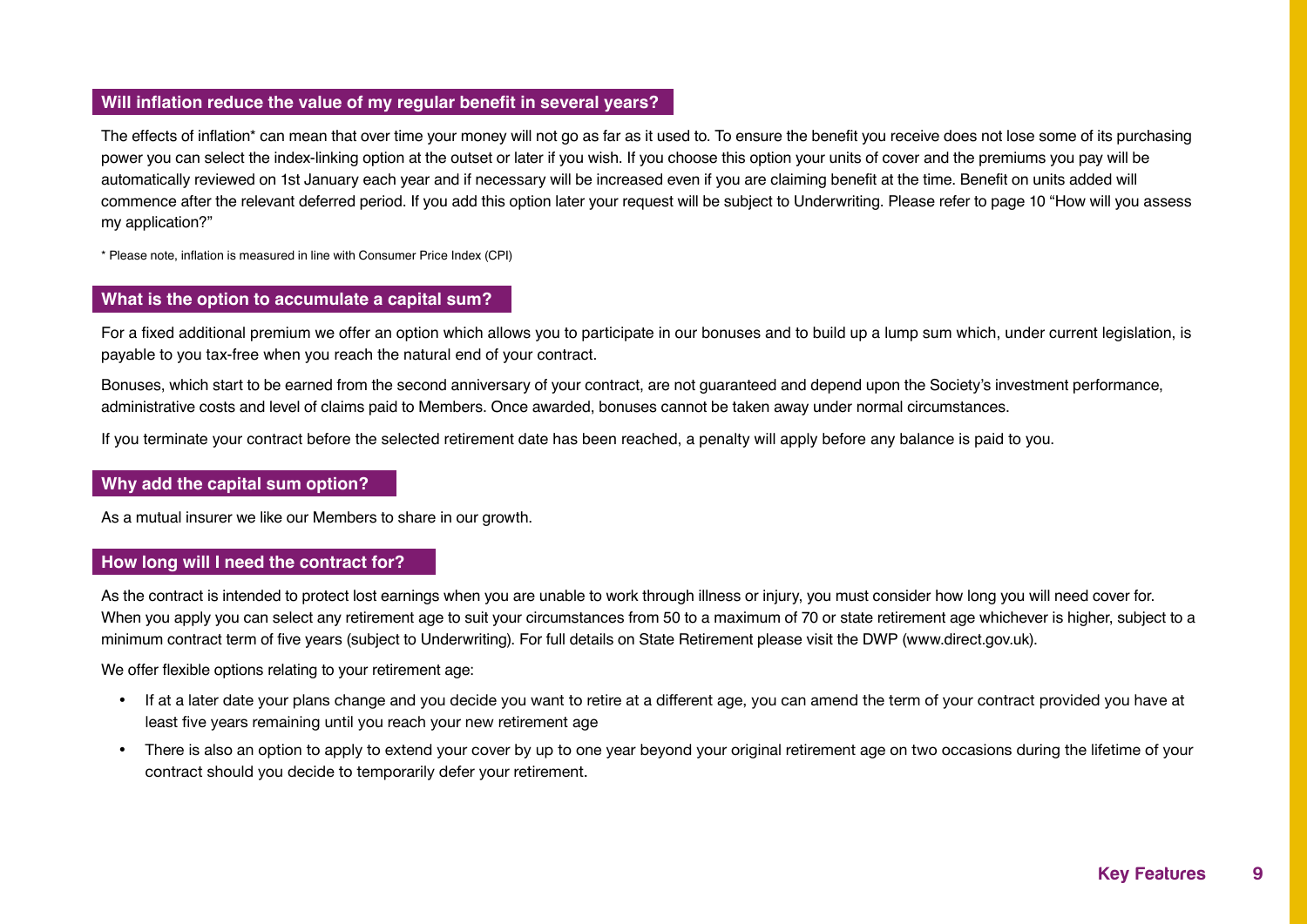#### **How much will it cost?**

The premium you pay will be shown on your personal illustration. The amount you pay will depend upon your age, level and type of cover and the options you select. A loading may apply due to medical reasons as determined by Underwriting.

Unlike many income protection contracts Income Assured Enhanced does not currently apply an increase in premiums for occupation or smoking.

Premiums are not level and will increase as you get older in accordance with our pre-published rate table.

Premium rates are guaranteed. However, if the contract is terminated and at a later date you want to re-start cover or take out a new contract, then premiums could be higher.

The full premium tables can be found on pages 17, 18 and 19.

#### **Any premium reductions that might be applied**

Where we exclude conditions related to back disorders or mental illness, we will apply a 5% discount from your base premium for each of these excluded conditions to a maximum of 10%. The discount is not optional and will be applied following the decision of our Underwriters. If an undisclosed history of back or mental disorders is discovered at claim the discount will not be retrospectively applied. You should ensure that you provide all the information required on the Application Form in full, as failure to do so may result in your claim being declined and in some cases your contract being cancelled by the Society.

#### **When are premiums due?**

Premiums are due on the first day of each month, unless you have received confirmation from us that you are taking a career break, please refer to page 12 "Can I stop paying my premiums/suspend my cover?" If paying by direct debit, premiums will normally be collected on the 6th or 18th of the month. If a premium has not been received by us by the 21st of the month you will be in arrears. You must pay your premiums regularly to avoid any loss of benefit. If you experience any difficulty in paying your premiums you should contact the Society or your Financial Adviser without delay. Payment by alternative methods is available by arrangement.

#### **How will you assess my application?**

Each application is considered individually to establish the basis on which we can offer you cover. This process is referred to as Underwriting. In some cases we may need to obtain medical and other information to carry out this process. There are a number of ways in which we might obtain information including telephone interview. If we use telephone interview we will contact you beforehand to arrange a convenient time with you to do this. We will not make checks in relation to every application so you must not assume we will validate the information you give us. Once complete we might not be able to offer you the cover you are looking for without excluding cover for certain medical conditions or increasing your premiums to take account of the additional risk of claim. Also in some circumstances we may offer alternative cover for you to consider.

In some instances we may not be in a position to meet your requirements as to when you want your benefit to be paid from or even offer you terms. We are

#### 10 Key Features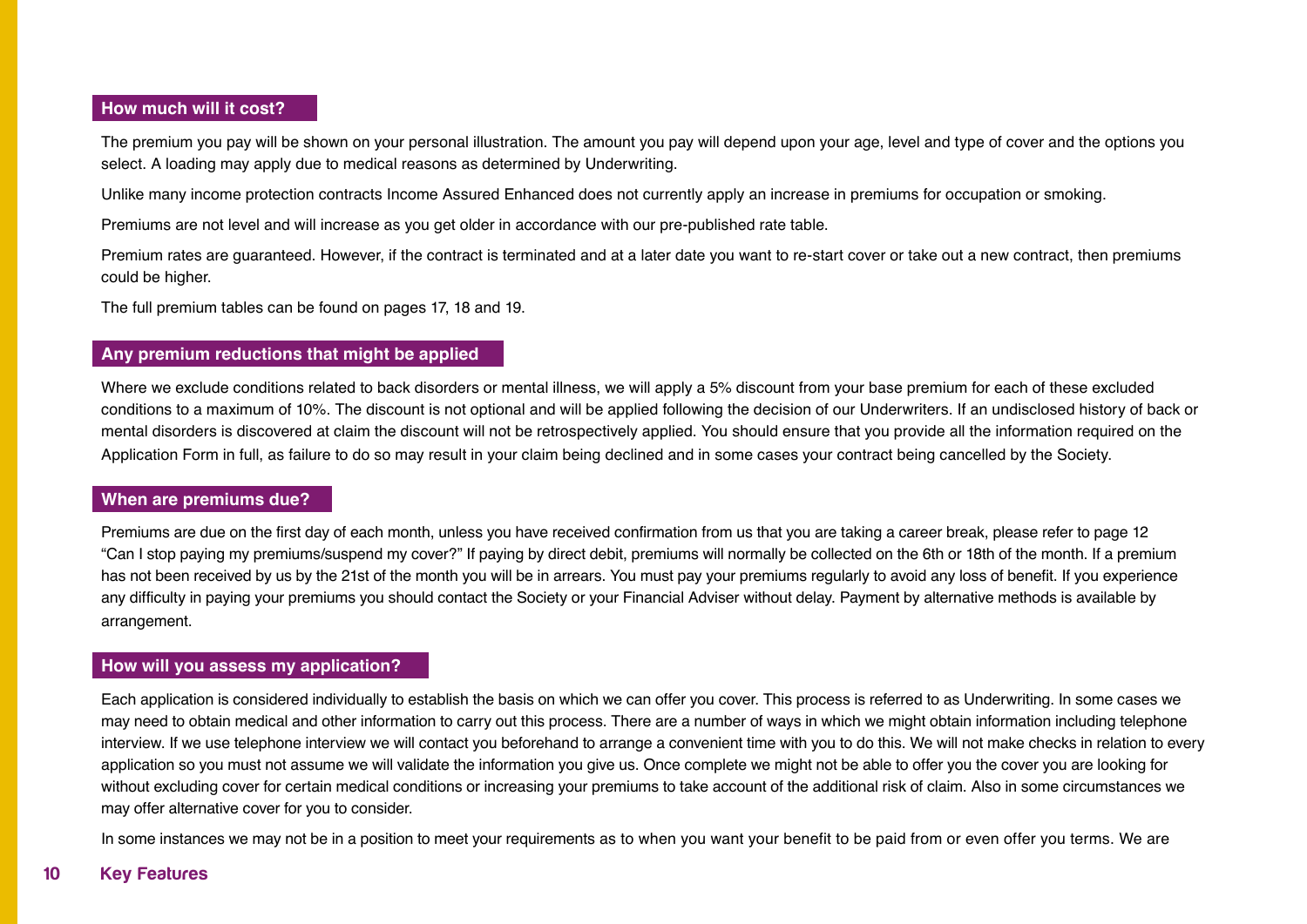always happy to discuss cases before embarking on the assessment process and will be happy to talk with you or your Financial Adviser if you wish.

#### **What should I do next?**

If you do not have a personal illustration showing you how Income Assured Enhanced could work for you, contact your Financial Adviser or call us direct for further information. Contact details can be found on page 3.

## 3. How flexible is Income Assured Enhanced?

**Once your contract has started, there are a number of things you need to know to help you make the most of it.**

#### **What if I change my mind about purchasing the contract?**

After your application is accepted, you will receive contract documents that will include a notice of your right to cancel. You will then have 30 days in which you can change your mind if you want to. If you decide to cancel, then all premiums paid will be refunded. If you do not cancel the contract then it will remain in force. To cancel the contract it will be necessary to return the Cancellation Notice that we will send you.

#### **What if my circumstances change?**

You must tell us as soon as reasonably possible of any changes which may affect your entitlements under the contract such as:

- An increase or decrease in earnings of more than 10%
- Moving or working abroad
- A change of occupation
- • Unemployment or retirement
- Any change from being employed to self-employed status or vice versa or moving from a permanent to a fixed term contract.

If you are uncertain as to whether a change may affect your entitlement consult your Financial Adviser or the Society. Contact details can be found on page 3.

**The terms of your Membership are offered on the basis of the information you supplied on your Application Form. If your circumstances change it is important you notify the Society and you should be aware that any change may alter the terms upon which your contract can continue.**

#### **Can I vary my cover at any time?**

It is important that you review your contract from time to time because your circumstances could change and you don't want to pay for something that you might not get benefit from. You can only 'increase' the risk on your contract if you have at least five years left to run.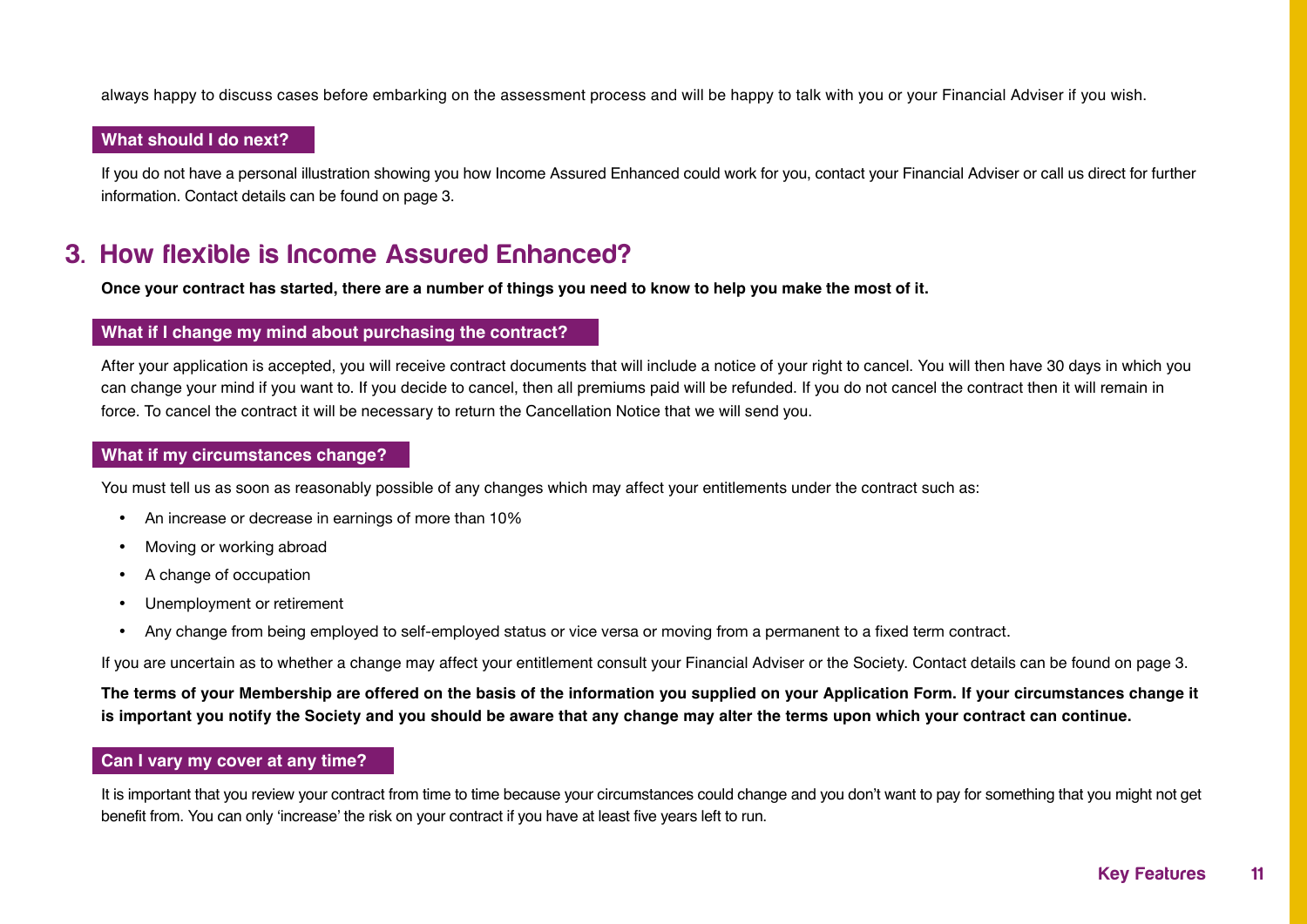You may increase or decrease your cover and vary the term of your contract to suit your circumstances but you must not take out more cover than you are entitled to. Please refer to page 7 "How much regular benefit will I get?"

Applications to vary or increase cover will be subject to Underwriting. If cover is decreased and subsequently increased again, even if it is only back up to the old level of cover, Underwriting will apply.

Guaranteed Insurability Options allow you to increase your benefit up to 10%, without supplying medical information, when one of the following 'Lifestyle' events occurs; Marriage or entry into a civil partnership, Birth or legal adoption of a child to your partner, promotion or an increase in earnings and an increase in your mortgage on your home. In addition, you can also increase your cover on every fifth anniversary of the start date of your contract.

Full terms and conditions can be found in Schedule 5 – Rules of the Income Assured Enhanced Contract.

#### **Can I reduce my premiums at any time?**

You can reduce your premiums to suit your financial circumstances.

#### **Can I stop paying my premiums/suspend my cover?**

Provided you have paid premiums for at least 12 months you can then apply to take a break from paying premiums for up to 12 months without the need for further underwriting when you decide to resume cover. We call this a career break.

When you suspend your premiums, no claims or benefits will be admitted or paid for the period of suspension. However, if you have selected the investment option and have a credit balance with the Society you will continue to earn any interest on that sum.

If you resume paying your premiums within 12 months you will be eligible to restore cover to the level it was at when you stopped your premium payments and be eligible to claim benefit once you have been back at work for three consecutive months and served your deferred period. If you do not restart premium payments within 12 months of starting your career break/premium holiday your contract will be automatically reinstated on a Houseperson basis (please refer to page 6 "Does it matter what I do for a living?") with restricted cover and you will need to apply to amend your contract if your income protection needs are not met.

You may apply to suspend premiums for up to 24 months in total during the life of your contract. Any application to exceed this period is subject to the approval of the Society.

#### **Can I cash in the contract early?**

You can cancel your contract at any time but if you have any bonuses you will need to give us at least one month's written notice. If you have bonuses and you cancel your contract before you reach your selected retirement age you will incur a penalty which will not exceed 10% of your accumulated capital sum. This penalty will reduce by 2% each year in the final five years of your contract.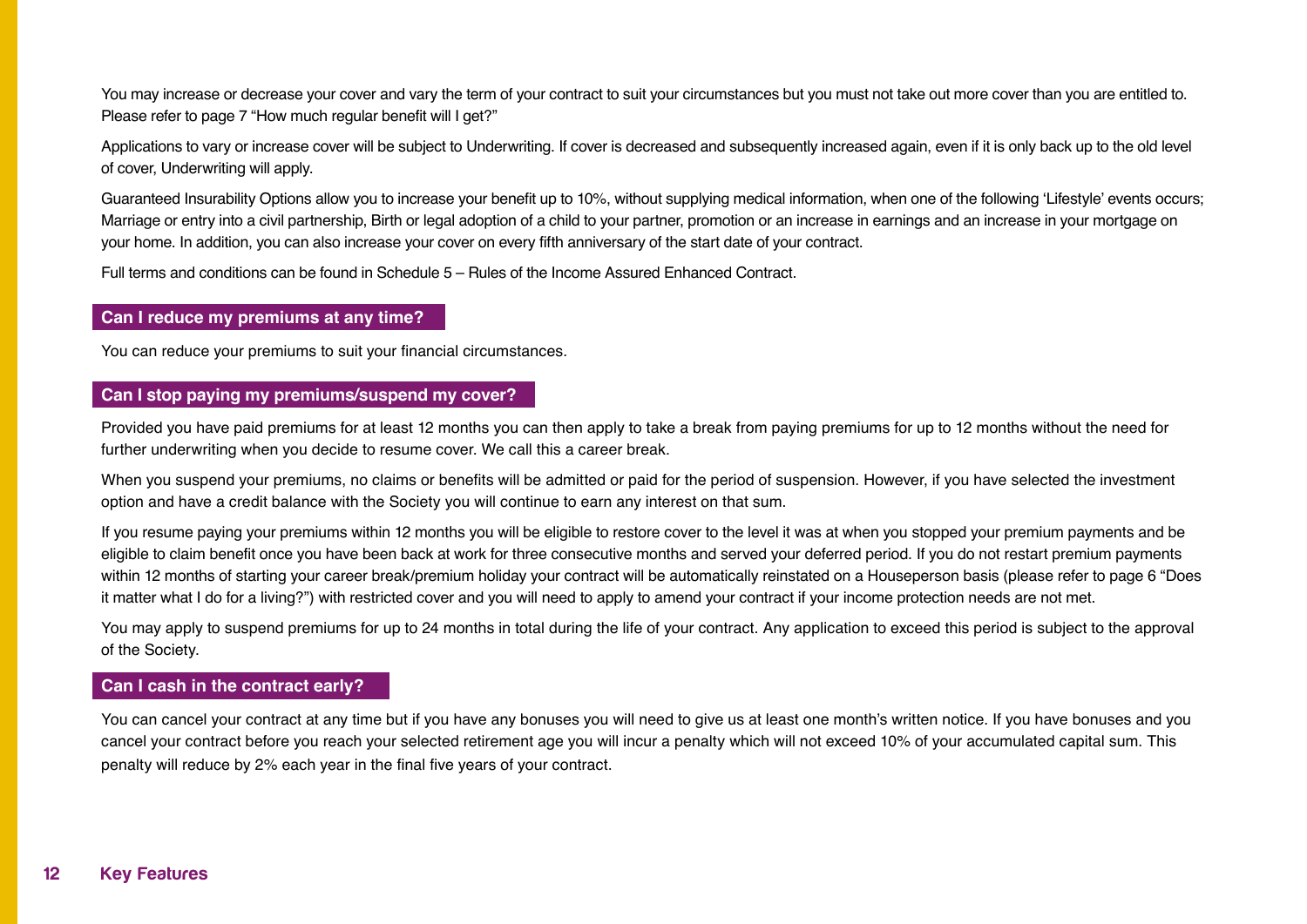#### **How will you assess my claim?**

We will ask you to complete a claim form and provide original evidence of incapacity and, unless you have selected the Houseperson option, we will also need evidence of your earnings for the last 12 months.

We will look at the information to see if you qualify for benefit. You must let us have this information within specified deadlines otherwise your claim might be postponed or declined.

#### **How do I make a claim?**

If you need to make a claim, please contact our Claims Department without delay. For Day One, 1 and 4 week deferred contracts you must notify the Society within seven days of the commencement of the incapacity and submit your completed claim form within two weeks along with original medical evidence for your illness or injury and earnings from work. For 8, 13, 26 and 52 week deferred contracts you must notify the Society within one month of commencement of the incapacity and submit your completed claim form not less than 1 month before payment of your claim is due to start. Failure to meet these requirements could result in a loss of benefit.

#### **When will my contract not pay out?**

Claims will not be met as follows:

- When you are in a deferred period
- When you are no longer incapacitated or do not meet the definition of incapacity
- When the condition results from addiction to or misuse of drugs, solvents or alcohol
- When the condition has been specifically excluded or would have been had you disclosed all medical information and other material facts to the Society
- When the condition results from criminal conduct
- When the condition arises from a treatment or procedure not considered a medical necessity
- When supporting evidence of your incapacity and employment / earnings cannot be provided
- When you are unemployed or have retired
- When you do not pay your premiums
- When the condition arises from the normal effects of pregnancy and childbirth
- When you fail to notify us of a claim within the stipulated deadlines
- When you make untrue statements or fail to provide an accurate and complete picture of your circumstances
- When you continue working during your incapacity (unless agreed with the prior consent of the Society)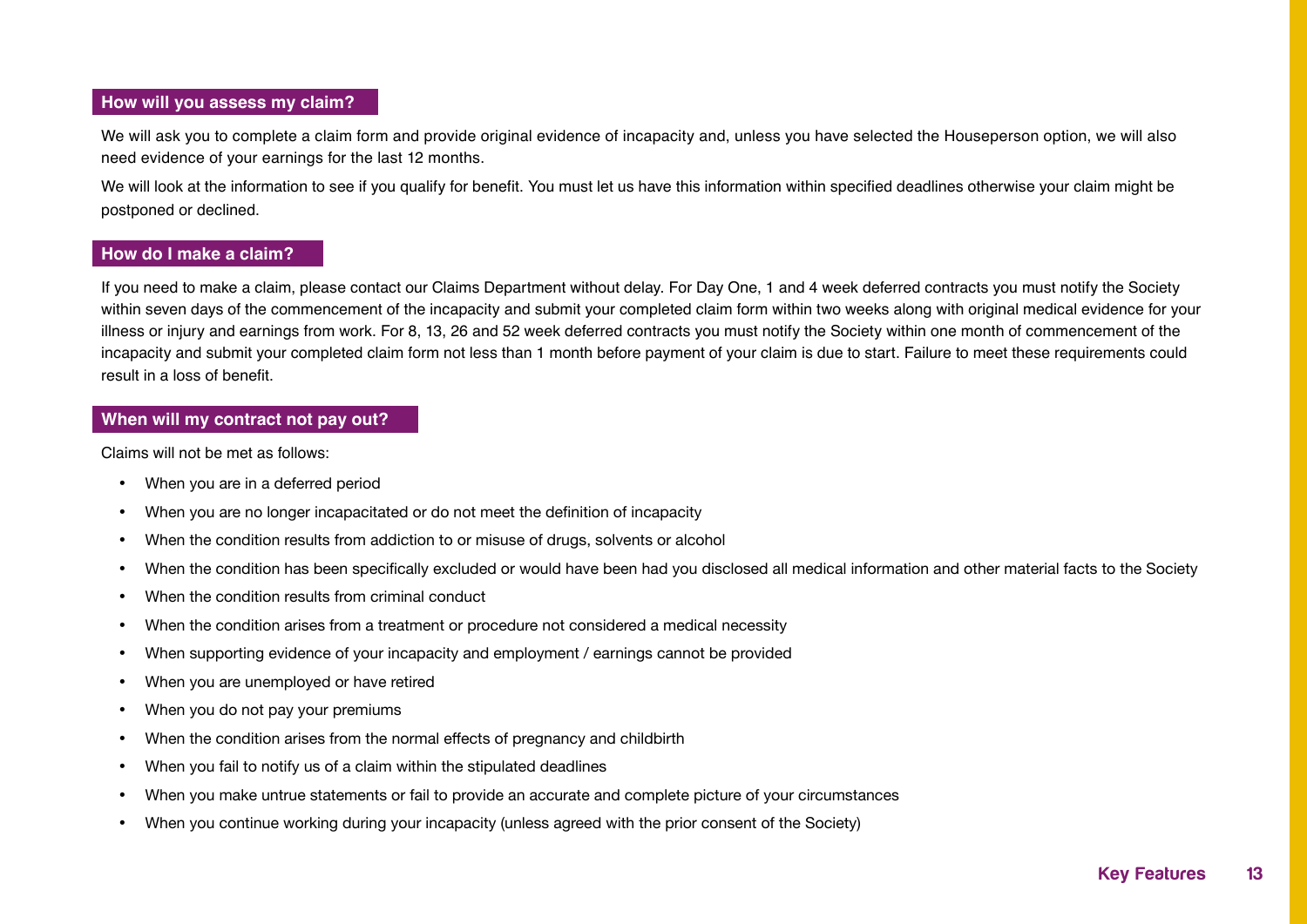- • When you suffer no loss of earnings
- When you are on maternity leave
- When you are in a Career Break and during the three consecutive months once you have restarted your contract
- When you do not co-operate with the reasonable expectations of the Society
- When you are outside of the EU
- When your claim is not over three working days.

#### **Working on a Fixed Term Contract**

If you are employed on a Fixed Term Contract you can apply for Income Assured Enhanced. In the event of a claim you will need to produce the original letter or contract document from your employer giving the start and end dates of your fixed term contract;

Any claim will be subject to our normal qualification requirements. If approved entitlement to claim benefit will last until the end date of your fixed term contract. This means that you will stop receiving benefit from the Society at the point your fixed term contract would have ended.

#### **What if I suffer a relapse of my illness or injury?**

If you return to work after receiving benefit and within 12 months suffer a relapse directly related to your initial illness or injury, then your deferred period will not apply.

#### **What happens if my incapacity is terminal?**

If your doctor tells you that you have a terminal condition that is likely to result in your death within 12 months, then on application by you, we will make a one off lump sum payment equal to six months regular benefit payments. You can only receive this payment once and you will also continue to receive regular benefit payments in the usual way. We call this Terminal Illness Benefit. For more details on Terminal Illness Benefit please refer to Schedule 5.

#### **What if I die?**

If you die before your selected retirement age any accumulated bonuses standing to your credit at the time of death will be paid in full to your next-of-kin or your specified representative.

#### **Do I need to keep paying my premiums when in claim?**

The Refund of Premium option included in your contract means that whilst you must continue to pay your premiums when in claim, you will get these back as a refund with your benefit entitlement. Once your claim is admitted we will begin refunding your premiums from the first premium that is due after the later of the following: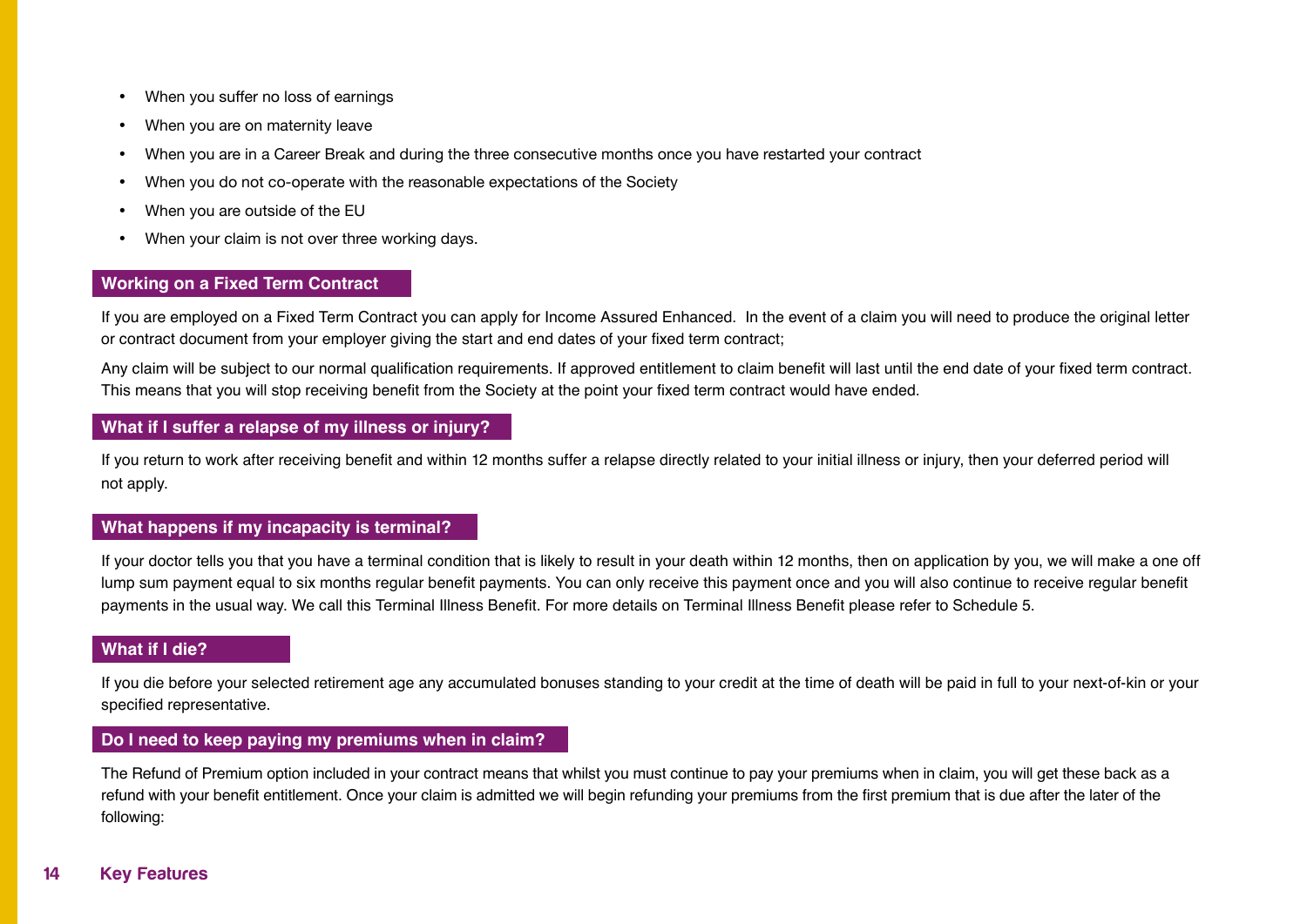• 28 days after the start of your incapacity

OR

• On expiry of your deferred period. Please refer to page 8 "When would the regular benefit start to be paid?"

Please note if you are not being paid your full benefit allowance (due to you being over-insured or receiving continuing income when in claim), your Refund of Premium benefit will be reduced to reflect this.

#### **Can I resume work and still get benefit?**

Following a period of claim, if your incapacity means that you cannot return to work on a full-time basis or you find you cannot perform your old job any more we can pay you reduced benefit in the form of Rehabilitation or Proportionate Benefit at the discretion of the Society.

#### **How will my benefit be paid?**

Benefit is currently paid by BACS on the 15th and last day of every month. This may vary if the dates fall on the weekend or a Bank Holiday.

#### **Do I need to cancel my contract if I don't need cover?**

Once you have paid premiums for two years you can select to remove the income protection cover and have the option to accumulate a capital sum only. If you choose this option it is important to remember that if you wish to restore income protection cover in the future it will be subject to underwriting. Please refer to page 10 "How will you assess my application?"

## 4. Questions & Answers

#### **Can I see a copy of full terms and conditions before I take out a contract?**

If you would like a copy of the full terms and conditions of the contract before you buy, please contact us. We will send you the Memorandum and Rules which provides information on the Society and Schedule 5, which contains the detailed Terms and Conditions of the Income Assured Enhanced contract.

#### **What is a personal illustration?**

Your illustration is produced according to a format laid down by the Financial Conduct Authority, the industry regulator, to show how Income Assured Enhanced might work for you.

If you require advice regarding Income Assured Enhanced and a personal illustration, you should contact your Financial Adviser.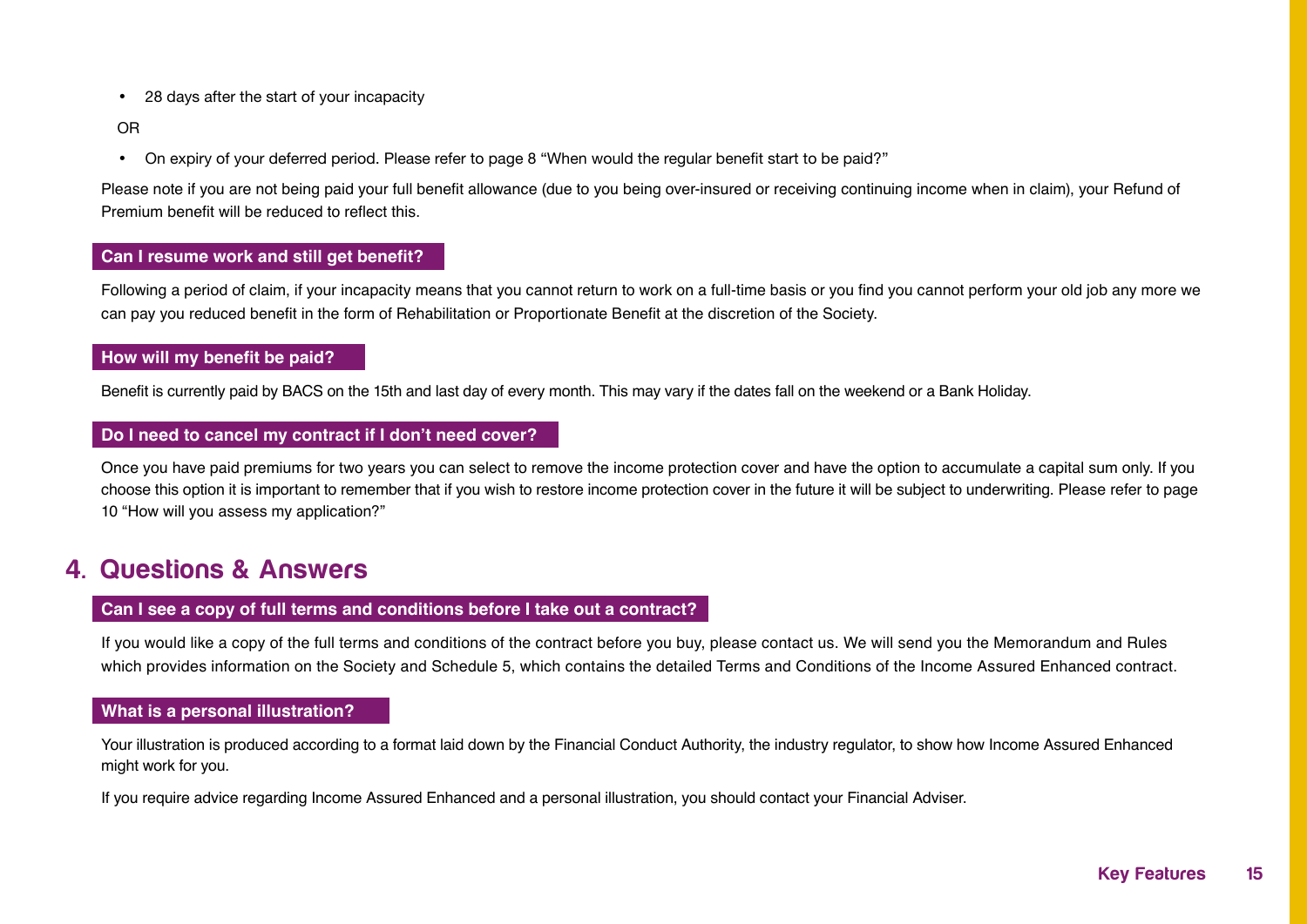#### **What charges are there?**

The charges, expenses and other deductions used in your personal illustration are best estimates based on current experience and could vary in the future. They include the cost of sales, administration, underwriting and claims.

#### **Are there any instances where my benefit will be reduced?**

Please refer to page 7 "How much regular benefit will I get?"

#### **Do I pay tax on my benefit?**

Benefit is free from tax provided it is being used to replace lost income. The benefits along with any bonuses you may receive are free from tax provided the premiums you pay have come from taxed income. This is based on our understanding of the current law and this could change in the future.

We only protect a part of your earnings as the benefit you receive at claim is paid to you tax free and will represent a higher proportion of your after tax earnings.

#### **Any more questions?**

If you have any further questions please consult your Financial Adviser. If you do not have a Financial Adviser, go to www.unbiased.co.uk to find a Financial Adviser near you. The Society is not permitted to give you advice on this contract but will be happy to supply information.

### 5. How do I complain?

Should you have any cause for complaint about the service you have received from us or about the contract, please contact us:

#### **Compliance Officer**

Cirencester Friendly Society Limited, Mutuality House, The Mallards, South Cerney, Cirencester, Glos. GL7 5TQ Telephone 0800 587 5098

If your complaint is not dealt with to your complete satisfaction please contact:

#### **The Financial Ombudsman Service Limited**

Exchange Tower, London E14 9SR Telephone 0800 023 4567

#### **Compensation**

If you make a valid complaint against Cirencester Friendly Society Limited in respect of the contract we arrange for you and we are unable to meet our liabilities in full, you may be entitled to redress from the Financial Conduct Compensation Scheme. Further information is available from us or the Financial Conduct Authority.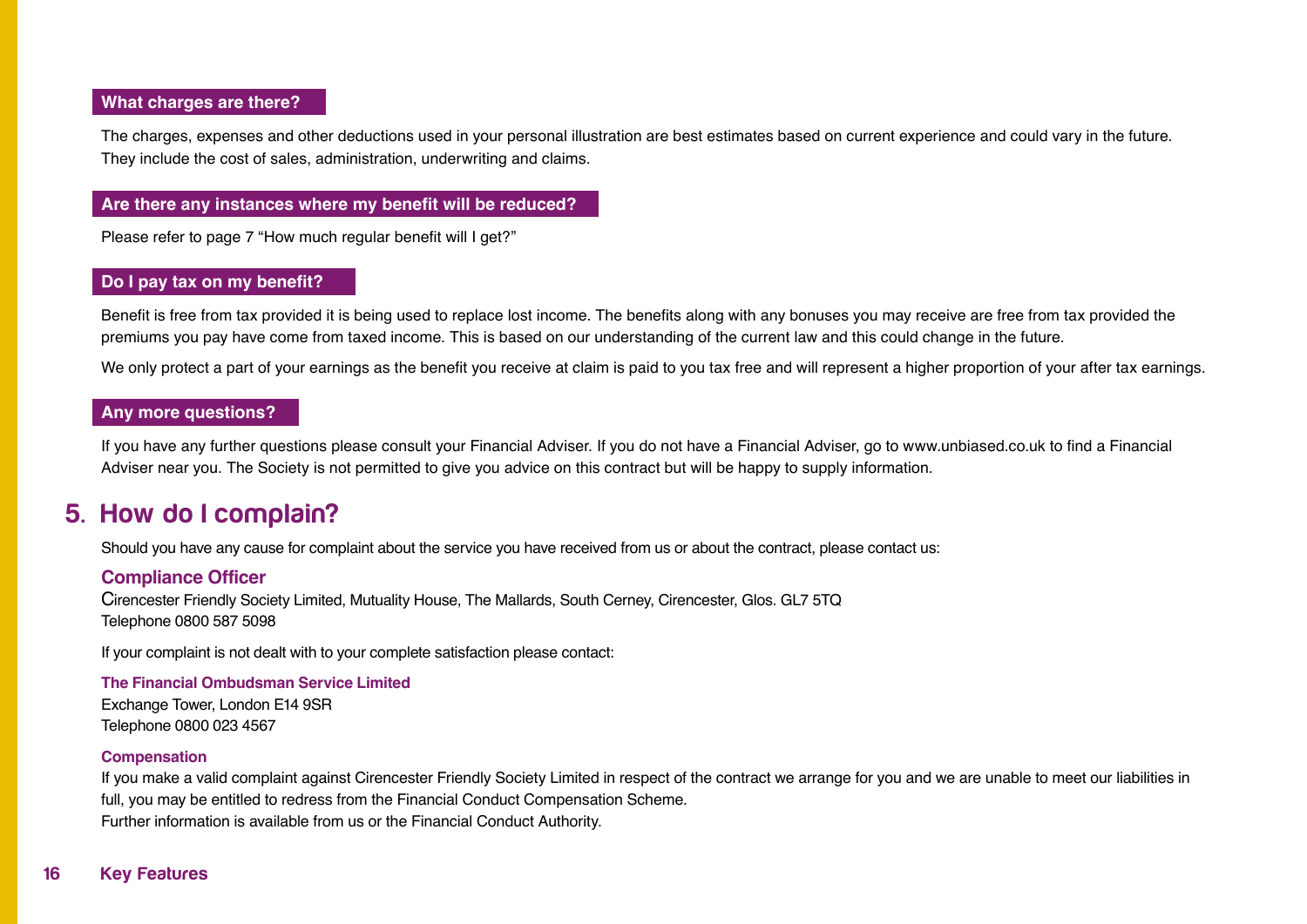#### **Financial Conduct Compensation Scheme**

7th Floor Lloyds Chambers, Portsoken Street, London E1 8BN

#### **Law**

In legal disputes the Law of England and Wales will apply.

## 6. Premium Tables

Sometimes in life things turn out to be more expensive than you first thought. That is why we believe in clear and transparent pricing. The Society does not currently increase premiums for occupation or smoking. Increases to premiums will be applied on some contracts where certain medical conditions fall outside of the standard range such as Blood Pressure and Height/Weight ratios.

The monthly premiums shown in the tables are not level and will increase as you get older.

#### **Each unit taken out equates to cover of £10.50 per week or £1.50 per day.**

The rates are fixed and guaranteed throughout the life of the contract.

- **1.** To work out a monthly premium, take the amount of income protection required each week in the grey column in Chart 1. To help choose the amount of benefit required, refer to page 7 "How much cover can I have?"
- **2.** If the exact amount is not shown, use the lower figure nearest to it.
- **3.** Look and see how many units are needed. The minimum level of cover available is 5 units. Now move to Chart 2.

Please be aware, if you cancel your contract and decide to reapply, a different premium table maybe applicable. This could result in your new contract being at a greater cost.

- **4.** Find the appropriate age.
- **5.** Look for the selected deferred period or Day One cover column, this shows the cost per unit.

| <b>Chart 1</b><br>For weekly cover |                             |              |                             |              |                                    |              |                      |
|------------------------------------|-----------------------------|--------------|-----------------------------|--------------|------------------------------------|--------------|----------------------|
| <b>Units</b>                       | Weekly<br><b>Cover</b><br>£ | <b>Units</b> | <b>Weekly</b><br>Cover<br>£ | <b>Units</b> | <b>Weekly</b><br><b>Cover</b><br>£ | <b>Units</b> | Weekly<br>Cover<br>£ |
| 5                                  | 52.50                       | 23           | 241.50                      | 41           | 430.50                             | 59           | 619.50               |
| 6                                  | 63.00                       | 24           | 252.00                      | 42           | 441.00                             | 60           | 630.00               |
| $\overline{7}$                     | 73.50                       | 25           | 262.50                      | 43           | 451.50                             | 61           | 640.50               |
| 8                                  | 84.00                       | 26           | 273.00                      | 44           | 462.00                             | 62           | 651.00               |
| 9                                  | 94.50                       | 27           | 283.50                      | 45           | 472.50                             | 63           | 661.50               |
| 10                                 | 105.00                      | 28           | 294.00                      | 46           | 483.00                             | 64           | 672.00               |
| 11                                 | 115.50                      | 29           | 304.50                      | 47           | 493.50                             | 65           | 682.50               |
| 12                                 | 126.00                      | 30           | 315.00                      | 48           | 504.00                             | 66           | 693.00               |
| 13                                 | 136.50                      | 31           | 325.50                      | 49           | 514.50                             | 67           | 703.50               |
| 14                                 | 147.00                      | 32           | 336.00                      | 50           | 525.00                             | 68           | 714.00               |
| 15                                 | 157.50                      | 33           | 346.50                      | 51           | 535.50                             | 69           | 724.50               |
| 16                                 | 168.00                      | 34           | 357.00                      | 52           | 546.00                             | 70           | 735.00               |
| 17                                 | 178.50                      | 35           | 367.50                      | 53           | 556.50                             | 71           | 745.50               |
| 18                                 | 189.00                      | 36           | 378.00                      | 54           | 567.00                             | 72           | 756.00               |
| 19                                 | 199.50                      | 37           | 388.50                      | 55           | 577.50                             | 73           | 766.50               |
| 20                                 | 210.00                      | 38           | 399.00                      | 56           | 588.00                             | 74           | 777.00               |
| 21                                 | 220.50                      | 39           | 409.50                      | 57           | 598.50                             | 75           | 787.50               |
| 22                                 | 231.00                      | 40           | 420.00                      | 58           | 609.00                             |              |                      |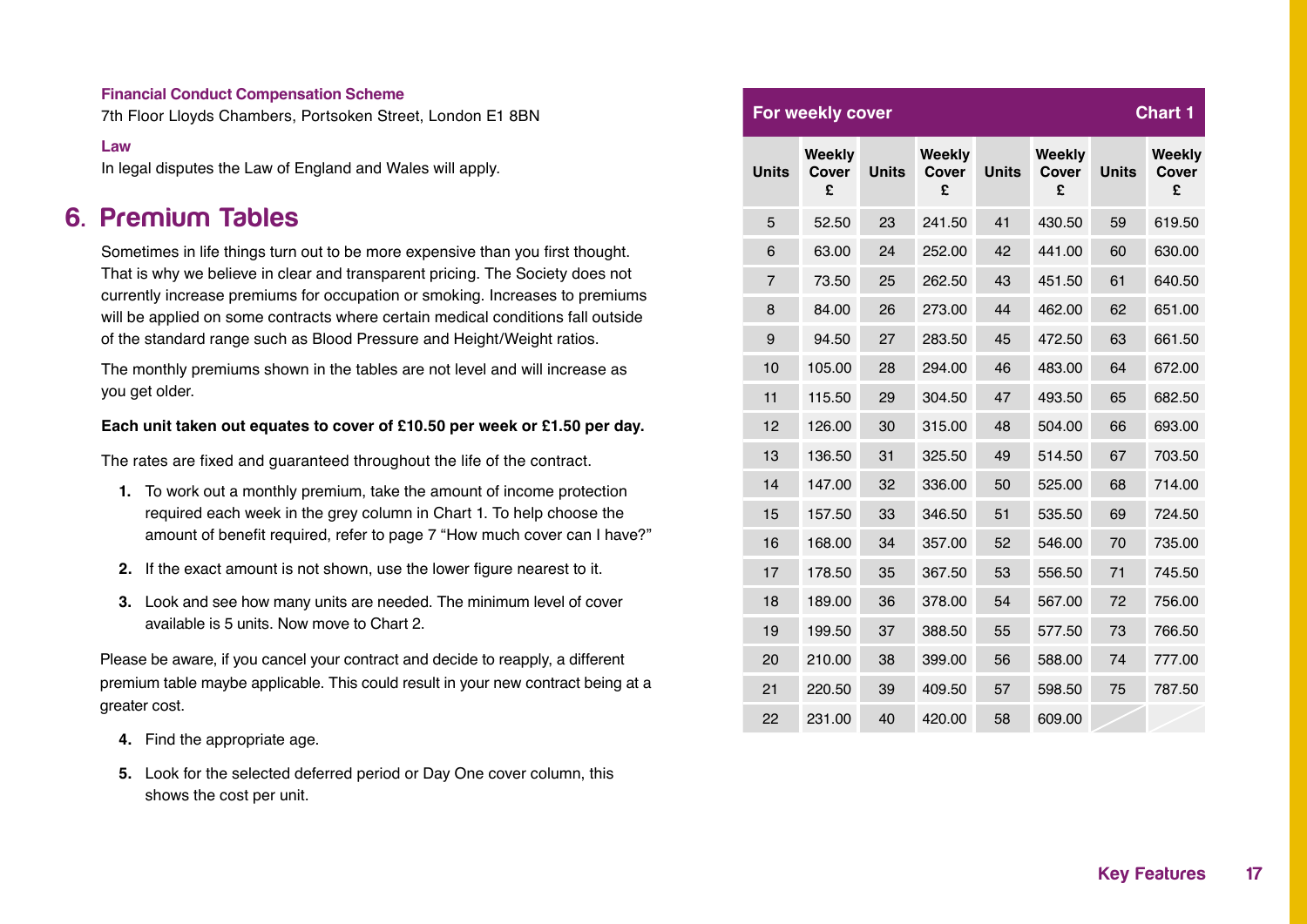- **6.** Now multiply the cost per unit by the number of units required.
- **7.** To include Day One Accident Protection, add the following monthly cost to each unit according to the chosen deferred period.

| 1 week deferred period  | 6p              |
|-------------------------|-----------------|
| 4 week deferred period  | 13p             |
| 8 week deferred period  | 19 <sub>p</sub> |
| 13 week deferred period | 22p             |
| 26 week deferred period | 28p             |
| 52 week deferred period | 32p             |

**8.** The cost of profit participation is 53p per unit, per month, fixed and does not increase with age, although the premium payments for benefit will rise on 1st January according to age attained in the current year.

**Index-linked option and Refund of Premium (all contracts)** Included as standard.

| Cost per month for each unit of cover<br><b>Chart 2</b> |                    |                 |                  |                  |                   |                   |                   |
|---------------------------------------------------------|--------------------|-----------------|------------------|------------------|-------------------|-------------------|-------------------|
| <b>Age attained</b><br>in current year                  | Day One<br>Cover £ | 1 Week<br>Def £ | 4 Weeks<br>Def £ | 8 Weeks<br>Def £ | 13 Weeks<br>Def £ | 26 Weeks<br>Def £ | 52 Weeks<br>Def £ |
| 16                                                      | 1.11               | 0.95            | 0.79             | 0.63             | 0.56              | 0.40              | 0.33              |
| 17                                                      | 1.12               | 0.96            | 0.80             | 0.64             | 0.57              | 0.41              | 0.34              |
| 18                                                      | 1.13               | 0.97            | 0.81             | 0.65             | 0.58              | 0.42              | 0.35              |
| 19                                                      | 1.14               | 0.98            | 0.82             | 0.66             | 0.59              | 0.43              | 0.36              |
| 20                                                      | 1.15               | 0.99            | 0.83             | 0.67             | 0.60              | 0.44              | 0.37              |
| 21                                                      | 1.16               | 1.00            | 0.84             | 0.68             | 0.61              | 0.45              | 0.38              |
| 22                                                      | 1.17               | 1.01            | 0.85             | 0.69             | 0.62              | 0.46              | 0.39              |
| 23                                                      | 1.18               | 1.02            | 0.86             | 0.70             | 0.63              | 0.47              | 0.40              |
| 24                                                      | 1.19               | 1.03            | 0.87             | 0.71             | 0.64              | 0.48              | 0.41              |
| 25                                                      | 1.20               | 1.04            | 0.88             | 0.72             | 0.65              | 0.49              | 0.42              |
| 26                                                      | 1.21               | 1.05            | 0.89             | 0.73             | 0.66              | 0.50              | 0.43              |
| 27                                                      | 1.22               | 1.06            | 0.90             | 0.74             | 0.67              | 0.51              | 0.44              |
| 28                                                      | 1.23               | 1.07            | 0.91             | 0.75             | 0.68              | 0.52              | 0.45              |
| 29                                                      | 1.25               | 1.09            | 0.92             | 0.76             | 0.68              | 0.52              | 0.45              |
| 30                                                      | 1.27               | 1.10            | 0.94             | 0.77             | 0.69              | 0.52              | 0.45              |
| 31                                                      | 1.29               | 1.12            | 0.95             | 0.78             | 0.70              | 0.53              | 0.45              |
| 32                                                      | 1.31               | 1.14            | 0.96             | 0.80             | 0.70              | 0.53              | 0.45              |
| 33                                                      | 1.34               | 1.16            | 0.98             | 0.81             | 0.71              | 0.53              | 0.45              |
| 34                                                      | 1.40               | 1.21            | 1.03             | 0.85             | 0.75              | 0.56              | 0.47              |
| 35                                                      | 1.47               | 1.27            | 1.08             | 0.89             | 0.78              | 0.59              | 0.49              |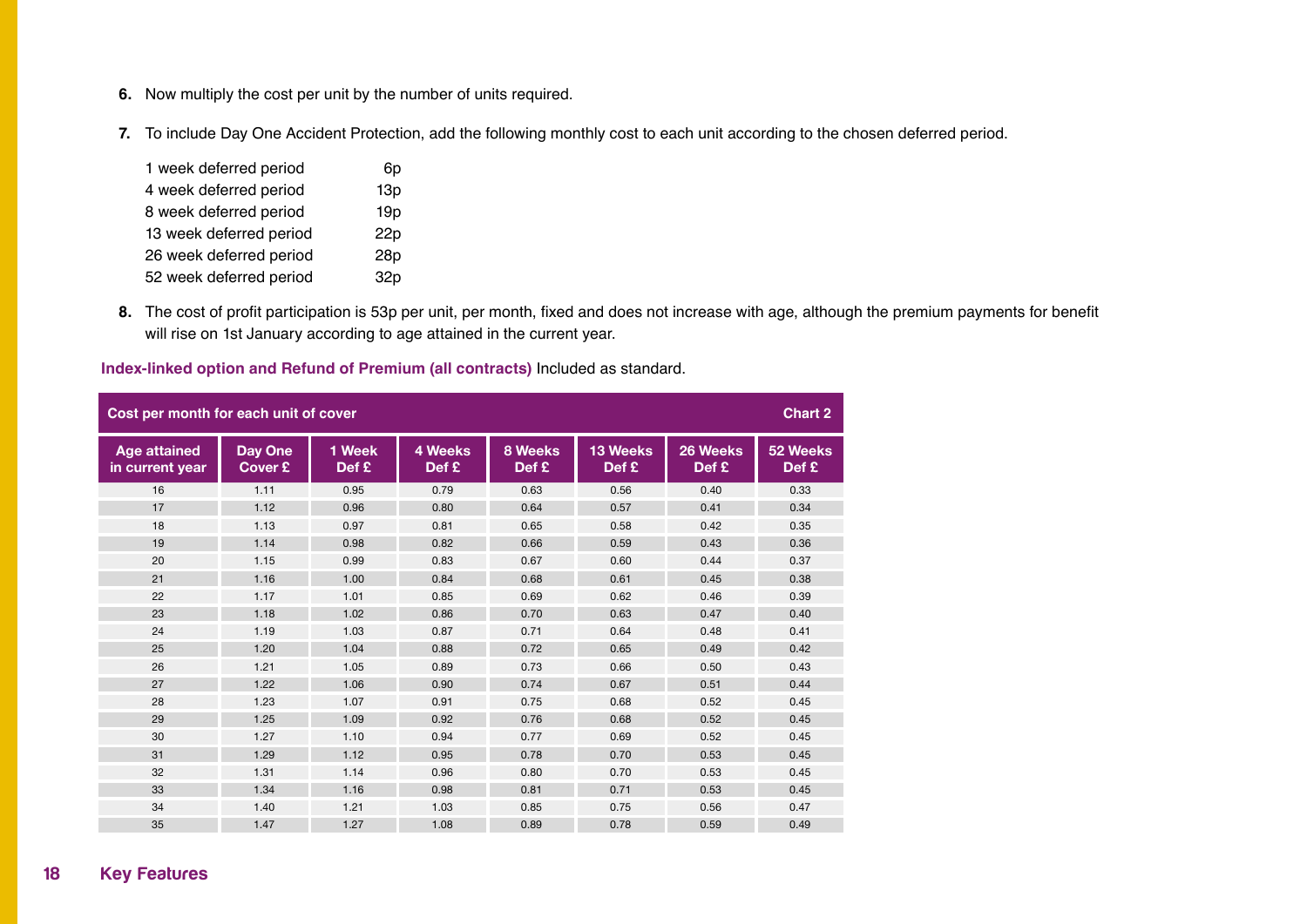| <b>Age attained</b><br>in current year                     | <b>Day One</b><br><b>Cover £</b> | 1 Week<br>Def £ | <b>4 Weeks</b><br>Def £ | <b>8 Weeks</b><br>Def £ | 13 Weeks<br>Def £ | 26 Weeks<br>Def £ | 52 Weeks<br>Def £ |
|------------------------------------------------------------|----------------------------------|-----------------|-------------------------|-------------------------|-------------------|-------------------|-------------------|
| 36                                                         | 1.54                             | 1.33            | 1.13                    | 0.93                    | 0.82              | 0.61              | 0.52              |
| 37                                                         | 1.61                             | 1.39            | 1.18                    | 0.97                    | 0.85              | 0.64              | 0.54              |
| 38                                                         | 1.67                             | 1.45            | 1.23                    | 1.01                    | 0.89              | 0.67              | 0.56              |
| 39                                                         | 1.76                             | 1.53            | 1.30                    | 1.07                    | 0.95              | 0.72              | 0.61              |
| 40                                                         | 1.85                             | 1.61            | 1.37                    | 1.13                    | 1.00              | 0.77              | 0.65              |
| 41                                                         | 1.94                             | 1.69            | 1.44                    | 1.19                    | 1.06              | 0.81              | 0.70              |
| 42                                                         | 2.03                             | 1.77            | 1.51                    | 1.25                    | 1.12              | 0.86              | 0.74              |
| 43                                                         | 2.12                             | 1.84            | 1.58                    | 1.31                    | 1.18              | 0.91              | 0.78              |
| 44                                                         | 2.22                             | 1.91            | 1.65                    | 1.38                    | 1.24              | 0.98              | 0.85              |
| 45                                                         | 2.32                             | 1.98            | 1.72                    | 1.45                    | 1.31              | 1.04              | 0.91              |
| 46                                                         | 2.42                             | 2.05            | 1.78                    | 1.52                    | 1.38              | 1.11              | 0.97              |
| 47                                                         | 2.52                             | 2.12            | 1.85                    | 1.58                    | 1.44              | 1.17              | 1.04              |
| 48                                                         | 2.62                             | 2.19            | 1.92                    | 1.65                    | 1.51              | 1.24              | 1.10              |
| 49                                                         | 2.76                             | 2.35            | 2.07                    | 1.79                    | 1.64              | 1.36              | 1.21              |
| 50                                                         | 2.91                             | 2.52            | 2.22                    | 1.93                    | 1.78              | 1.48              | 1.33              |
| 51                                                         | 3.05                             | 2.68            | 2.37                    | 2.07                    | 1.91              | 1.60              | 1.44              |
| 52                                                         | 3.19                             | 2.85            | 2.52                    | 2.20                    | 2.04              | 1.72              | 1.56              |
| 53                                                         | 3.34                             | 3.01            | 2.67                    | 2.34                    | 2.17              | 1.83              | 1.67              |
| 54                                                         | 3.54                             | 3.21            | 2.86                    | 2.53                    | 2.36              | 2.01              | 1.85              |
| 55                                                         | 3.74                             | 3.40            | 3.05                    | 2.72                    | 2.54              | 2.19              | 2.03              |
| 56                                                         | 3.94                             | 3.60            | 3.24                    | 2.90                    | 2.73              | 2.37              | 2.21              |
| 57                                                         | 4.14                             | 3.79            | 3.43                    | 3.09                    | 2.91              | 2.55              | 2.39              |
| 58                                                         | 4.35                             | 3.99            | 3.63                    | 3.28                    | 3.10              | 2.73              | 2.57              |
| 59                                                         | 4.61                             | 4.24            | 3.87                    | 3.50                    | 3.32              | 2.94              | 2.76              |
| 60                                                         | 4.88                             | 4.49            | 4.11                    | 3.73                    | 3.54              | 3.15              | 2.96              |
| 61                                                         | 5.15                             | 4.75            | 4.35                    | 3.96                    | 3.76              | 3.36              | 3.16              |
| 62                                                         | 5.41                             | 5.00            | 4.59                    | 4.18                    | 3.98              | 3.57              | 3.36              |
| 63                                                         | 5.68                             | 5.26            | 4.83                    | 4.41                    | 4.20              | 3.77              | 3.56              |
| 64                                                         | 5.95                             | 5.51            | 5.08                    | 4.64                    | 4.42              | 3.98              | 3.76              |
| 65                                                         | 6.22                             | 5.77            | 5.32                    | 4.86                    | 4.64              | 4.19              | 3.96              |
| 66                                                         | 6.48                             | 6.02            | 5.56                    | 5.09                    | 4.86              | 4.40              | 4.16              |
| 67                                                         | 6.75                             | 6.28            | 5.80                    | 5.32                    | 5.08              | 4.60              | 4.36              |
| 68                                                         | 7.02                             | 6.53            | 6.04                    | 5.54                    | 5.30              | 4.81              | 4.56              |
| 69                                                         | 7.37                             | 6.86            | 6.34                    | 5.82                    | 5.57              | 5.05              | 4.79              |
| Day One Accident<br><b>Protection Option</b><br>- All ages | Included                         | 0.06            | 0.13                    | 0.19                    | 0.22              | 0.28              | 0.32              |
| <b>Investment Option</b>                                   | 0.53                             | 0.53            | 0.53                    | 0.53                    | 0.53              | 0.53              | 0.53              |